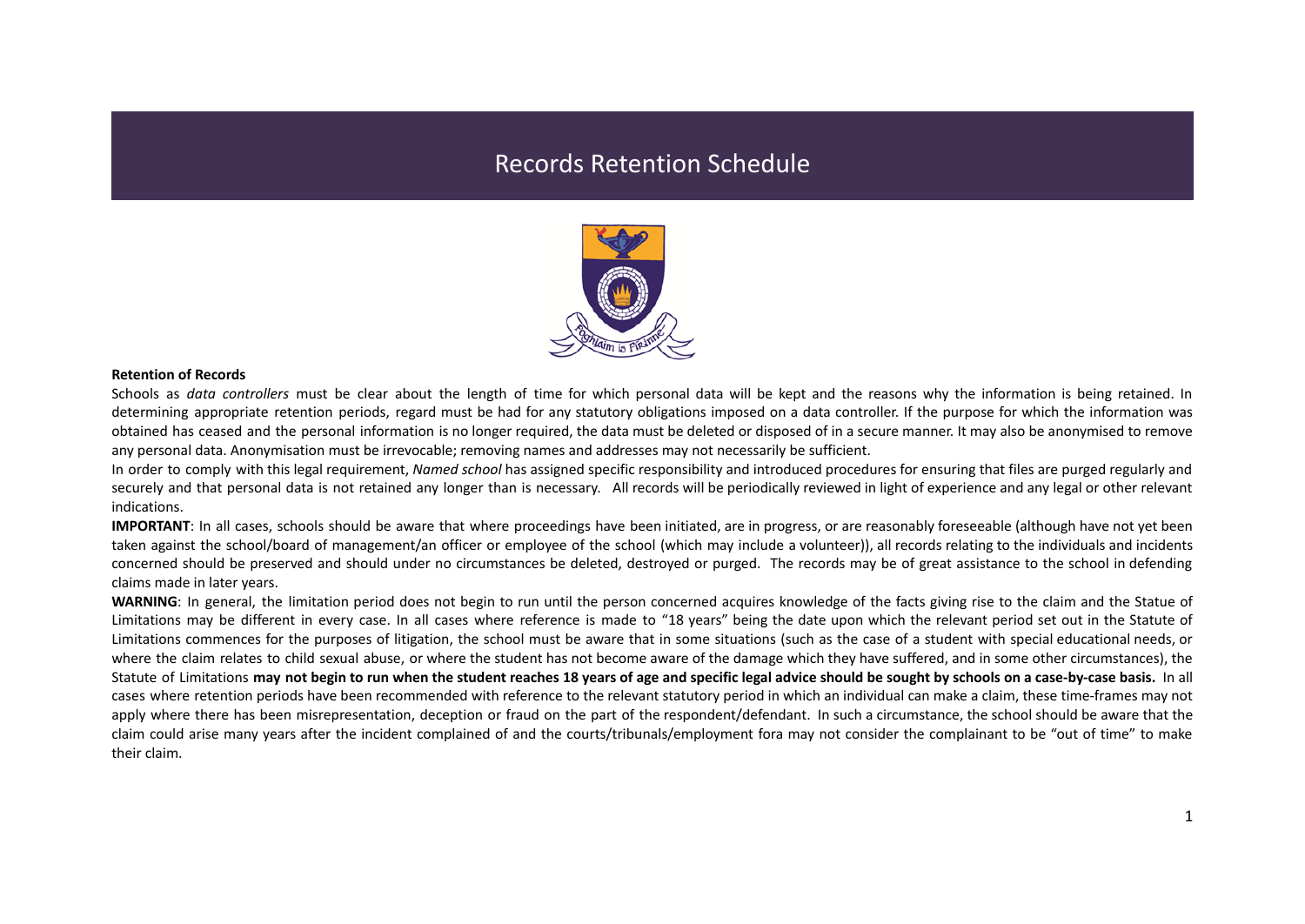| <b>Student Records</b>                                                                                               | <b>Comments</b>                                                                                                                                                               |
|----------------------------------------------------------------------------------------------------------------------|-------------------------------------------------------------------------------------------------------------------------------------------------------------------------------|
| <b>Registers/Roll books</b>                                                                                          | Indefinitely. Archive when class leaves + 2 years                                                                                                                             |
| <b>State exam results</b>                                                                                            | SEC responsibility to retain, not a requirement for school to retain.                                                                                                         |
| Records relating<br>to<br>pupils/students                                                                            | <b>Comments</b>                                                                                                                                                               |
| <b>Enrolment Forms</b>                                                                                               | 18 is age of majority plus 7 years (6 years in which to take a claim against the school, plus 1 year for proceedings to be served on the school)                              |
| <b>Student transfer</b><br>forms (Applies from<br>primary to primary;<br>from one second-level<br>school to another) | Student reaching 18 years + 7 years (6 years in which to take a claim against the school, plus 1 year for proceedings to be served on the<br>school)                          |
| Disciplinary notes                                                                                                   | 18 years $+2$                                                                                                                                                                 |
| Results of in-school<br>tests/exams (i.e. end<br>of term, end of year<br>exams, assessment<br>results)               | 18 is age of majority plus 7 years (6 years in which to take a claim against the school, plus 1 year for proceedings to be served on the school).                             |
| End of term/year<br>reports                                                                                          | 18 is age of majority plus 7 years (6 years in which to take a claim against the school, plus 1 year for proceedings to be served on the school)                              |
| Records of school<br>tours/trips, including<br>permission slips,<br>itinerary reports                                | For so long as the purpose exists.                                                                                                                                            |
| Scholarship<br>applications e.g.<br>Gaeltacht, book rental<br>scheme                                                 | 18 is age of majority plus 7 years (6 years in which to take a claim against the school, plus 1 year for proceedings to be served on the school)                              |
| Garda vetting form &<br>outcome - STUDENTS                                                                           | Record of outcome retained for 12 months. School to retain the reference number and date of disclosure on file, which can be checked with<br>An Garda Siochana in the future. |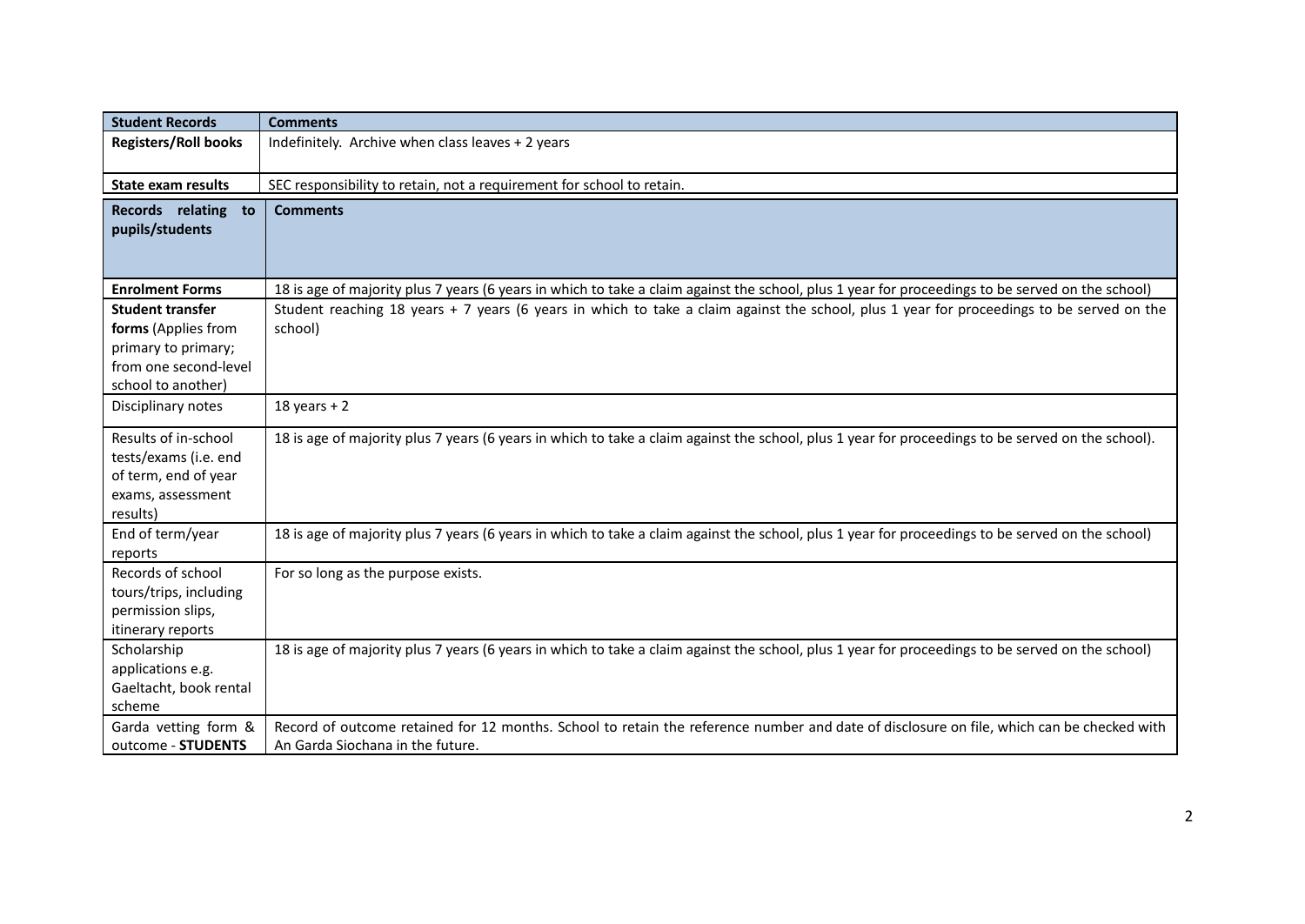| <b>Sensitive Personal</b><br><b>Data Students</b> | <b>Comments</b>                                                                                                                                                   |
|---------------------------------------------------|-------------------------------------------------------------------------------------------------------------------------------------------------------------------|
|                                                   |                                                                                                                                                                   |
| Psychological                                     | Age $18 + 7$ years.                                                                                                                                               |
| assessments                                       |                                                                                                                                                                   |
| <b>Special Education</b>                          | Age $18 + 7$ years.                                                                                                                                               |
| Needs' files, reviews,                            |                                                                                                                                                                   |
| correspondence and                                |                                                                                                                                                                   |
| Individual Education                              |                                                                                                                                                                   |
| Plans                                             |                                                                                                                                                                   |
| Accident reports                                  | 10 years, then age $18 + 2$ years                                                                                                                                 |
| Child protection                                  | Age $18 + 7$ years.                                                                                                                                               |
| records                                           |                                                                                                                                                                   |
| Section 29 appeal                                 | 2 years at least then at school's discretion as needed.                                                                                                           |
| records                                           |                                                                                                                                                                   |
| Enrolment/transfer                                | 2 years at least then at school's discretion as needed.                                                                                                           |
| forms where child is                              |                                                                                                                                                                   |
| not enrolled or                                   |                                                                                                                                                                   |
| refused enrolment                                 |                                                                                                                                                                   |
| Records of complaints                             | Depends entirely on the nature of the complaint but no longer than is necessary for the purpose of recording.                                                     |
| made by parents/                                  |                                                                                                                                                                   |
| guardians                                         | If it is a complaint of a more mundane nature (e.g. misspelling of child's name, parent not being contacted to be informed of parent-teacher                      |
|                                                   | meeting) or other minor matter, then student reaching 18 years + 7 years (6 years in which to take a claim, and 1 year for proceedings to be<br>served on school) |
|                                                   |                                                                                                                                                                   |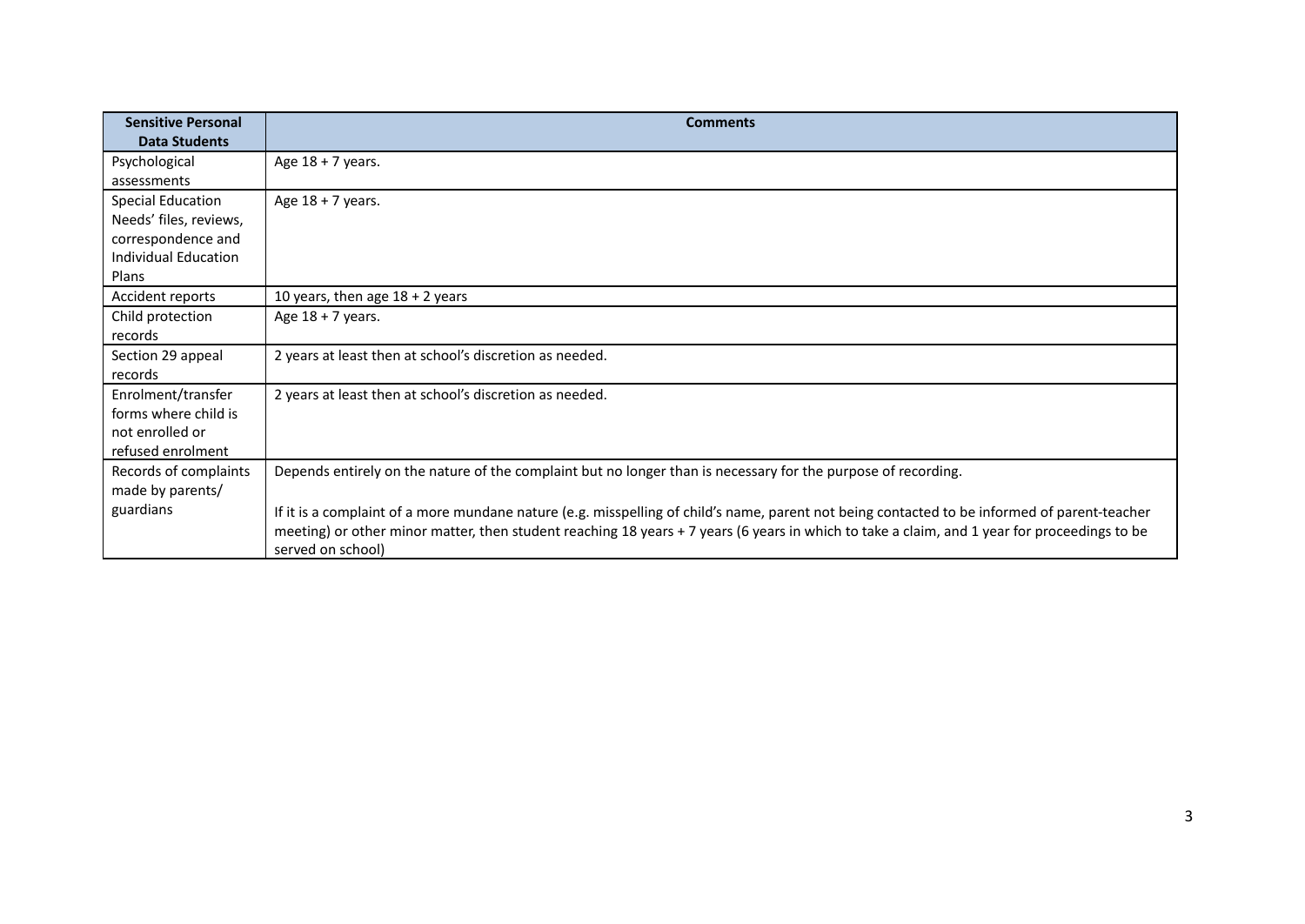| <b>Staff Records</b>       | <b>Comments</b>                                                                                                                              |
|----------------------------|----------------------------------------------------------------------------------------------------------------------------------------------|
| <b>Recruitment process</b> | 18 months from close of competition: 12 months from close of competition plus 6 months for the Equality Tribunal to inform the school that a |
|                            | claim is being taken.                                                                                                                        |
| Note: these suggested      |                                                                                                                                              |
| retention periods          |                                                                                                                                              |
| apply to unsuccessful      |                                                                                                                                              |
| candidates only. They      |                                                                                                                                              |
| do NOT apply to            |                                                                                                                                              |
| successful candidates,     |                                                                                                                                              |
| or candidates who          |                                                                                                                                              |
| are/were also              |                                                                                                                                              |
| employees already          |                                                                                                                                              |
| within your school         |                                                                                                                                              |
| applying for another       |                                                                                                                                              |
| post/position. For         |                                                                                                                                              |
| successful candidates,     |                                                                                                                                              |
| or candidates who          |                                                                                                                                              |
| are/were also              |                                                                                                                                              |
| employees already          |                                                                                                                                              |
| within your school         |                                                                                                                                              |
| applying for another       |                                                                                                                                              |
| post/position, see         |                                                                                                                                              |
| retention periods set      |                                                                                                                                              |
| out below.                 |                                                                                                                                              |
| Applications & CVs of      | 18 months from close of competition: 12 months from close of competition plus 6 months for the Equality Tribunal to inform the school that a |
| candidates called for      | claim is being taken.                                                                                                                        |
| interview                  |                                                                                                                                              |
| Database of                | 18 months from close of competition: 12 months from close of competition plus 6 months for the Equality Tribunal to inform the school that a |
| applications               | claim is being taken.                                                                                                                        |
| Selection criteria         | 18 months from close of competition: 12 months from close of competition plus 6 months for the Equality Tribunal to inform the school that a |
|                            | claim is being taken.                                                                                                                        |
| Applications of            | 18 months from close of competition: 12 months from close of competition plus 6 months for the Equality Tribunal to inform the school that a |
| candidates not             | claim is being taken.                                                                                                                        |
| shortlisted                |                                                                                                                                              |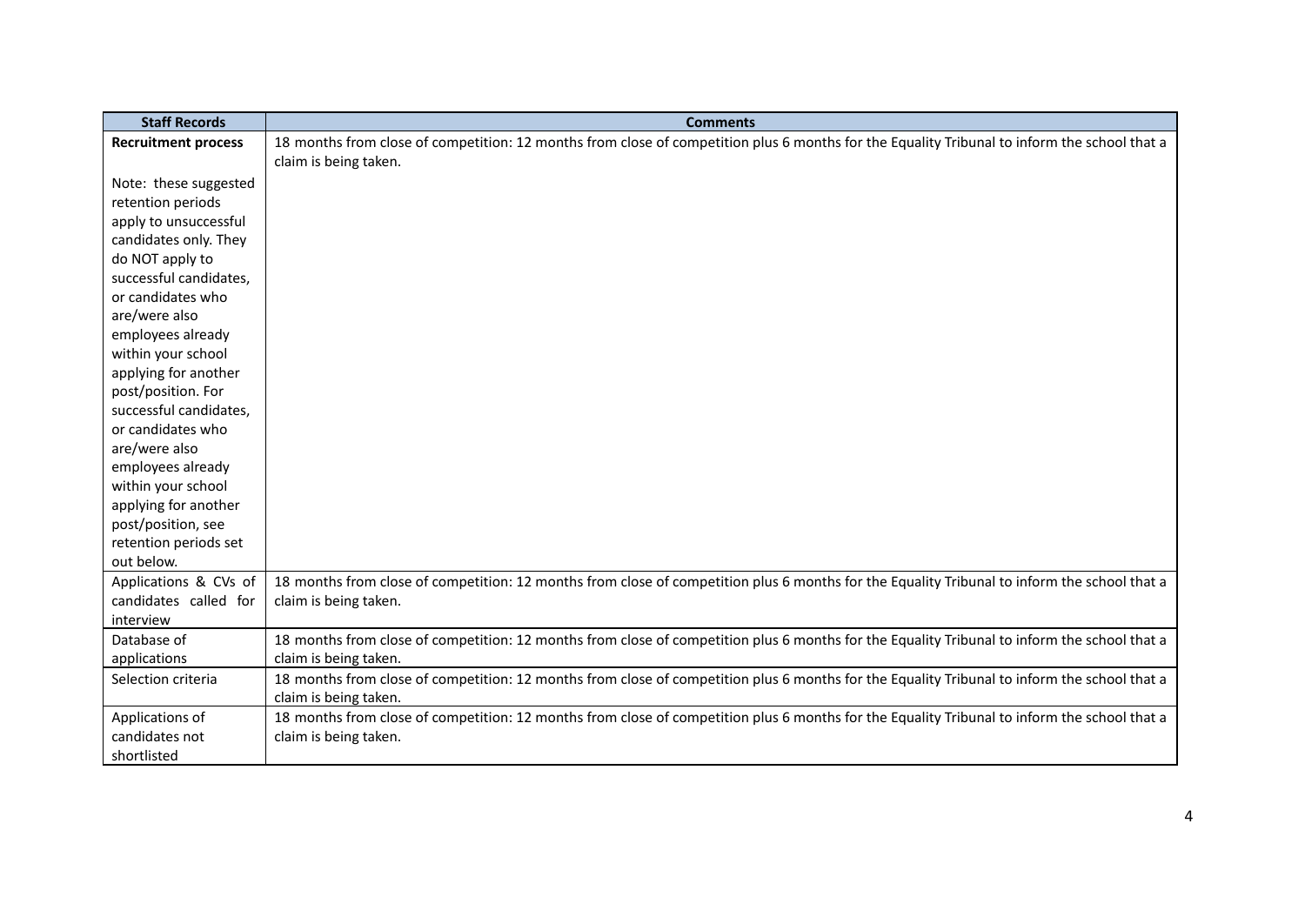| Unsolicited            | 18 months from close of competition: 12 months from close of competition plus 6 months for the Equality Tribunal to inform the school that a |
|------------------------|----------------------------------------------------------------------------------------------------------------------------------------------|
| applications for jobs  | claim is being taken.                                                                                                                        |
| Candidates shortlisted | 18 months from close of competition: 12 months from close of competition plus 6 months for the Equality Tribunal to inform the school that a |
| but unsuccessful at    | claim is being taken.                                                                                                                        |
| interview              |                                                                                                                                              |
| Candidates shortlisted | 18 months from close of competition: 12 months from close of competition plus 6 months for the Equality Tribunal to inform the school that a |
| and are successful but | claim is being taken.                                                                                                                        |
| do not accept offer    |                                                                                                                                              |
| Interview board        | 18 months from close of competition: 12 months from close of competition plus 6 months for the Equality Tribunal to inform the school that a |
| marking scheme &       | claim is being taken.                                                                                                                        |
| board notes            |                                                                                                                                              |
| Panel                  | 18 months from close of competition: 12 months from close of competition plus 6 months for the Equality Tribunal to inform the school that a |
| recommendation by      | claim is being taken.                                                                                                                        |
| interview board        |                                                                                                                                              |

| <b>Staff personnel files</b><br>(whilst in<br>employment)                                                                                                                          | <b>Comments</b>                                                                                                                                                 |
|------------------------------------------------------------------------------------------------------------------------------------------------------------------------------------|-----------------------------------------------------------------------------------------------------------------------------------------------------------------|
| e.g. applications,<br>qualifications,<br>references,<br>recruitment, job<br>specification, contract,<br><b>Teaching Council</b><br>registration, records of<br>staff training etc. | Retain for duration of employment plus 7 years (6 years in which to take a claim against the school, plus 1 year for proceedings to be served<br>on the school) |
| Application &/CV                                                                                                                                                                   | Retain for duration of employment plus 7 years (6 years in which to take a claim against the school, plus 1 year for proceedings to be served<br>on the school) |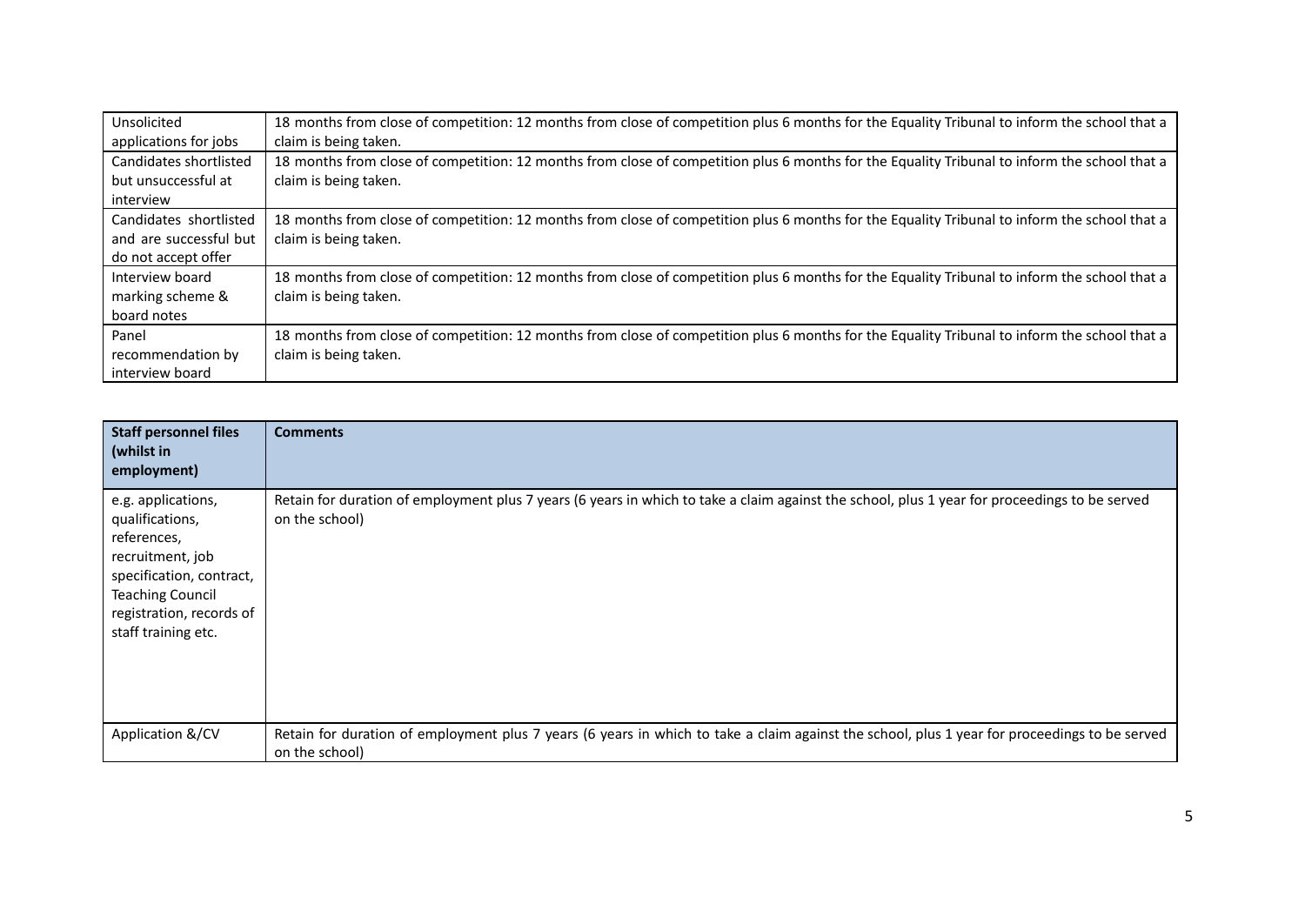| Qualifications                                                                                | Retain for duration of employment plus 7 years (6 years in which to take a claim against the school, plus 1 year for proceedings to<br>be served on the school) |
|-----------------------------------------------------------------------------------------------|-----------------------------------------------------------------------------------------------------------------------------------------------------------------|
| References                                                                                    | Retain for duration of employment plus 7 years (6 years in which to take a claim against the school, plus 1 year for proceedings to<br>be served on the school) |
| Interview: database of<br>applications (the<br>section which relates<br>to the employee only) | Retain for duration of employment plus 7 years (6 years in which to take a claim against the school, plus 1 year for proceedings to<br>be served on the school) |
| Selection criteria                                                                            | Retain for duration of employment plus 7 years (6 years in which to take a claim against the school, plus 1 year for proceedings to<br>be served on the school) |
| Interview board<br>marking scheme &<br>board notes                                            | Retain for duration of employment plus 7 years (6 years in which to take a claim against the school, plus 1 year for proceedings to<br>be served on the school) |
| Panel<br>recommendation by<br>interview board                                                 | Retain for duration of employment plus 7 years (6 years in which to take a claim against the school, plus 1 year for proceedings to<br>be served on the school) |
| Recruitment medical                                                                           | Retain for duration of employment plus 7 years (6 years in which to take a claim against the school, plus 1 year for proceedings to<br>be served on the school) |
| Job specification/<br>description                                                             | Retain for duration of employment plus 7 years (6 years in which to take a claim against the school, plus 1 year for proceedings to<br>be served on the school) |
| Contract/Conditions of<br>employment                                                          | Retain for duration of employment plus 7 years (6 years in which to take a claim against the school, plus 1 year for proceedings to<br>be served on the school) |
| Probation<br>letters/forms                                                                    | Retain for duration of employment plus 7 years (6 years in which to take a claim against the school, plus 1 year for proceedings to<br>be served on the school) |
| POR applications and<br>correspondence<br>(whether successful or<br>not)                      | Retain for duration of employment plus 7 years (6 years in which to take a claim against the school, plus 1 year for proceedings to<br>be served on the school) |
| Leave of absence<br>applications                                                              | Retain for duration of employment plus 7 years (6 years in which to take a claim against the school, plus 1 year for proceedings to<br>be served on the school) |
| Job share                                                                                     | Retain for duration of employment plus 7 years (6 years in which to take a claim against the school, plus 1 year for proceedings to<br>be served on the school) |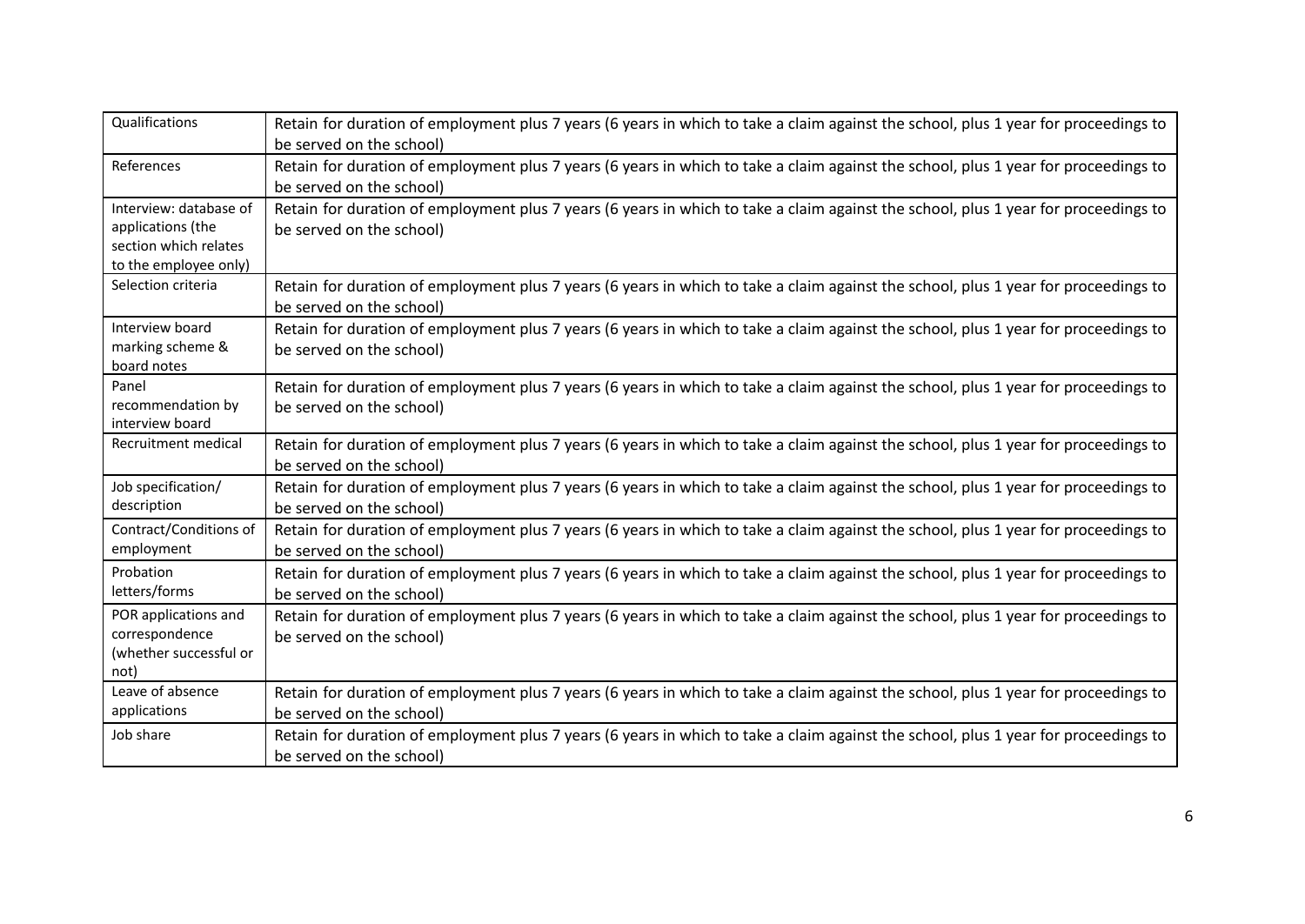| <b>Career Break</b>                                                  | Retain for duration of employment plus 7 years (6 years in which to take a claim against the school, plus 1 year for proceedings to                                                                                                                                                     |
|----------------------------------------------------------------------|-----------------------------------------------------------------------------------------------------------------------------------------------------------------------------------------------------------------------------------------------------------------------------------------|
| Maternity leave                                                      | be served on the school)<br>Retain for duration of employment plus 7 years (6 years in which to take a claim against the school, plus 1 year for proceedings to<br>be served on the school)                                                                                             |
| Paternity leave                                                      | Retain for 2 years following retirement/resignation or the duration of employment plus 7 years (6 years in which to take a claim<br>against the school, plus 1 year for proceedings to be served on the school) (whichever is the greater).                                             |
| Parental leave                                                       | Must be kept for 8 years - Parental Leave Act 1998                                                                                                                                                                                                                                      |
|                                                                      | Retain for 8 years or the duration of employment plus 7 years (6 years in which to take a claim against the school, plus 1 year for proceedings<br>to be served on the school) (whichever is the greater). There is a statutory requirement to retain for 8 years.                      |
| Force Majeure leave                                                  | Retain for 8 years or the duration of employment plus 7 years (6 years in which to take a claim against the school, plus 1 year for proceedings<br>to be served on the school) (whichever is the greater). There is a statutory requirement to retain for 8 years.                      |
| Carers leave                                                         | Must be kept for 8 years - Carer's Leave Act 2001                                                                                                                                                                                                                                       |
|                                                                      | Retain for 8 years or the duration of employment plus 7 years (6 years in which to take a claim against the school, plus 1 year for proceedings<br>to be served on the school) (whichever is the greater). There is a statutory requirement to retain for 8 years                       |
| Working<br>Time<br>Act<br>(attendance<br>hours,<br>holidays, breaks) | Retain for duration of employment plus 7 years (6 years in which to take a claim against the school, plus 1 year for proceedings to<br>be served on the school). There is a statutory requirement to retain for 3 years                                                                 |
| Allegations/complaints                                               | Retain for duration of employment plus 7 years (6 years to take a claim, plus 1 year for proceedings to be served). Please note the relevant<br>DES Circular re Disciplinary Procedures in relation to the period of time for which a warning remains "active" on an employee's record. |
| Grievance and<br>Disciplinary records                                | Retain for duration of employment plus 7 years (6 years to take a claim, plus 1 year for proceedings to be served). Please note the relevant<br>DES Circular re Disciplinary Procedures in relation to the period of time for which a warning remains "active" on an employee's record. |

| <b>Health</b><br><b>Occupational</b> | <b>Comments</b>                                                                                                                   |
|--------------------------------------|-----------------------------------------------------------------------------------------------------------------------------------|
| <b>Records</b>                       |                                                                                                                                   |
| Sickness absence                     | Re sick leave scheme (1 in 4 rule) ref DES C/L 0060/2010                                                                          |
| records/certificates                 | Retain for 7 years (6 years in which to take a claim against the school, plus 1 year for proceedings to be served on the school). |
| Pre-employment                       | Retain for 7 years (6 years in which to take a claim against the school, plus 1 year for proceedings to be served on the school). |
| medical assessment                   |                                                                                                                                   |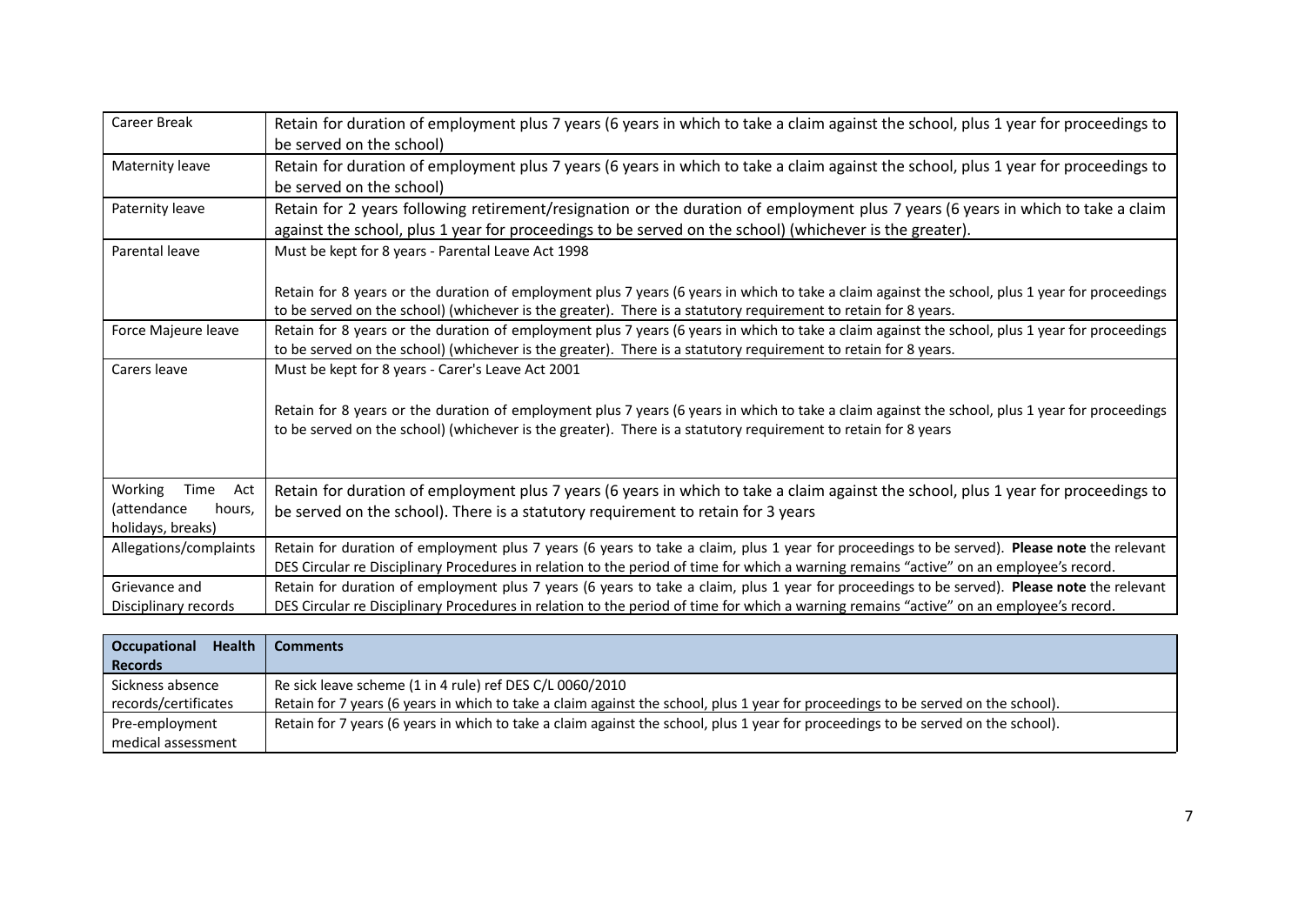| Occupational                                             | Retain for 7 years (6 years in which to take a claim against the school, plus 1 year for proceedings to be served on the school), unless sickness  |
|----------------------------------------------------------|----------------------------------------------------------------------------------------------------------------------------------------------------|
| health                                                   | absence relates to an accident/injury/incident sustained in relation to or in connection with the individual's duties within the school, in        |
| referral                                                 | which case, do not destroy.                                                                                                                        |
| Correspondence re<br>retirement on<br>ill-health grounds | Retain for 7 years (6 years in which to take a claim against the school, plus 1 year for proceedings to be served on the school).                  |
| Accident/injury at                                       | Retain for 10 years, or the duration of the employment plus 7 years (6 years in which to take a claim against the school, plus 1 year for          |
| work reports                                             | proceedings to be served on the school), whichever is the greater.                                                                                 |
| Medical<br>assessments<br>or referrals                   | Retain for 7 years (6 years in which to take a claim against the school, plus 1 year for proceedings to be served on the school).                  |
| Sick leave records (sick                                 | In case of audit/refunds, Current year plus 7 years (6 years in which to take a claim against the school, plus 1 year for proceedings to be served |
| benefit forms)                                           | on the school)                                                                                                                                     |

| Superannuation<br>/Pension /Retirement<br>records                                   | <b>Comments</b>                                                                                                                                                                                                                                                                                                                                         |
|-------------------------------------------------------------------------------------|---------------------------------------------------------------------------------------------------------------------------------------------------------------------------------------------------------------------------------------------------------------------------------------------------------------------------------------------------------|
| Records of previous<br>service (incl.<br>correspondence with<br>previous employers) | DES advise that these should be kept indefinitely.                                                                                                                                                                                                                                                                                                      |
| Pension calculation                                                                 | Duration of employment + 7 years (6 years in which to take a claim against the school, plus 1 year for proceedings to be served on the school)<br>or for the life of employee/former employee plus + 7 years (6 years in which to take a claim against the school, plus 1 year for proceedings to<br>be served on the school) (whichever is the longer) |
| Pension increases<br>(notification to Co.<br>Co.)                                   | Duration of employment + 7 years (6 years in which to take a claim against the school, plus 1 year for proceedings to be served on the school)<br>or for the life of employee/former employee plus + 7 years (6 years in which to take a claim against the school, plus 1 year for proceedings to<br>be served on the school) (whichever is the longer) |
| Salary claim forms                                                                  | Duration of employment + 7 years (6 years in which to take a claim against the school, plus 1 year for proceedings to be served on the school)<br>or for the life of employee/former employee plus + 7 years (6 years in which to take a claim against the school, plus 1 year for proceedings to<br>be served on the school) (whichever is the longer) |

| <b>Government returns</b> | <b>Comments</b>                                                                                                                                  |
|---------------------------|--------------------------------------------------------------------------------------------------------------------------------------------------|
| Any returns which         | Depends upon the nature of the return. If it relates to pay/pension/benefits of staff, keep indefinitely as per DES guidelines. If it relates to |
| identify individual       | information on students, e.g. October Returns, Annual Census etc., keep in line with "Student Records" guidelines above.                         |
| staff/pupils,             |                                                                                                                                                  |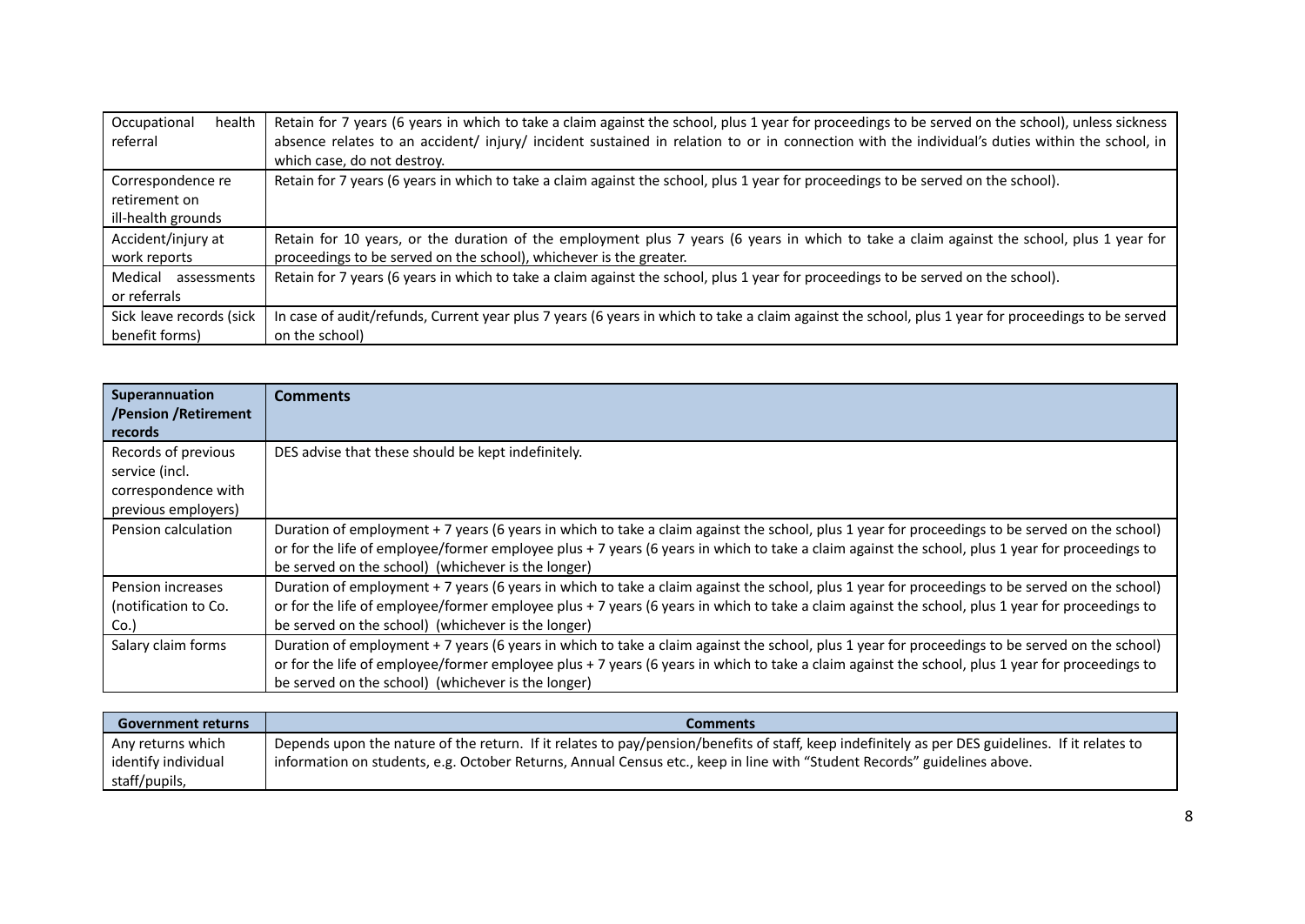| <b>Board of</b><br><b>Management Records</b>                 | <b>Comments</b>                                                                                                                                                                                                                                                                                                                                                  |
|--------------------------------------------------------------|------------------------------------------------------------------------------------------------------------------------------------------------------------------------------------------------------------------------------------------------------------------------------------------------------------------------------------------------------------------|
| Board agenda<br>and<br>minutes                               | Indefinitely. These should be stored securely on school property                                                                                                                                                                                                                                                                                                 |
| School closure                                               | On school closure, records should be transferred as per Records Retention in the event of school closure/amalgamation. A decommissioning<br>exercise should take place with respect to archiving and recording data.                                                                                                                                             |
| Other school based<br>reports/minutes                        | <b>Comments</b>                                                                                                                                                                                                                                                                                                                                                  |
| CCTV recordings                                              | 30 days in the normal course, but longer on a case-by-case basis e.g. where recordings/images are requested by An Garda Síochána as part of<br>an investigation or where the records /images capture issues such as damage/vandalism to school property and where the images/recordings<br>are retained to investigate those issues.                             |
| Principal's<br>monthly<br>report including staff<br>absences | Indefinitely. Administrative log and does not relate to any one employee in particular: the monthly reports are not structured, either by<br>reference to individuals or by reference to criteria relating to individuals, in such a way that specific information relating to a particular<br>individual is readily accessible. Not a "relevant filing system". |
| <b>Financial Records</b>                                     | <b>Comments</b>                                                                                                                                                                                                                                                                                                                                                  |
| <b>Audited Accounts</b>                                      | Indefinitely                                                                                                                                                                                                                                                                                                                                                     |
| Payroll and taxation                                         | Revenue Commissioners require that records be kept for at least six years after the end of the tax year. Records must be made available for<br>inspection by authorised officers of the Revenue Commissioners or of the Dept. of Social Protection.                                                                                                              |
|                                                              | Note: The DES requires of schools that "pay, taxation and related school personnel service records should be retained indefinitely within the<br>school. These records can be kept either on a manual or computer system.                                                                                                                                        |
| Invoices/back-up<br>records/receipts                         | Retain for 7 years                                                                                                                                                                                                                                                                                                                                               |